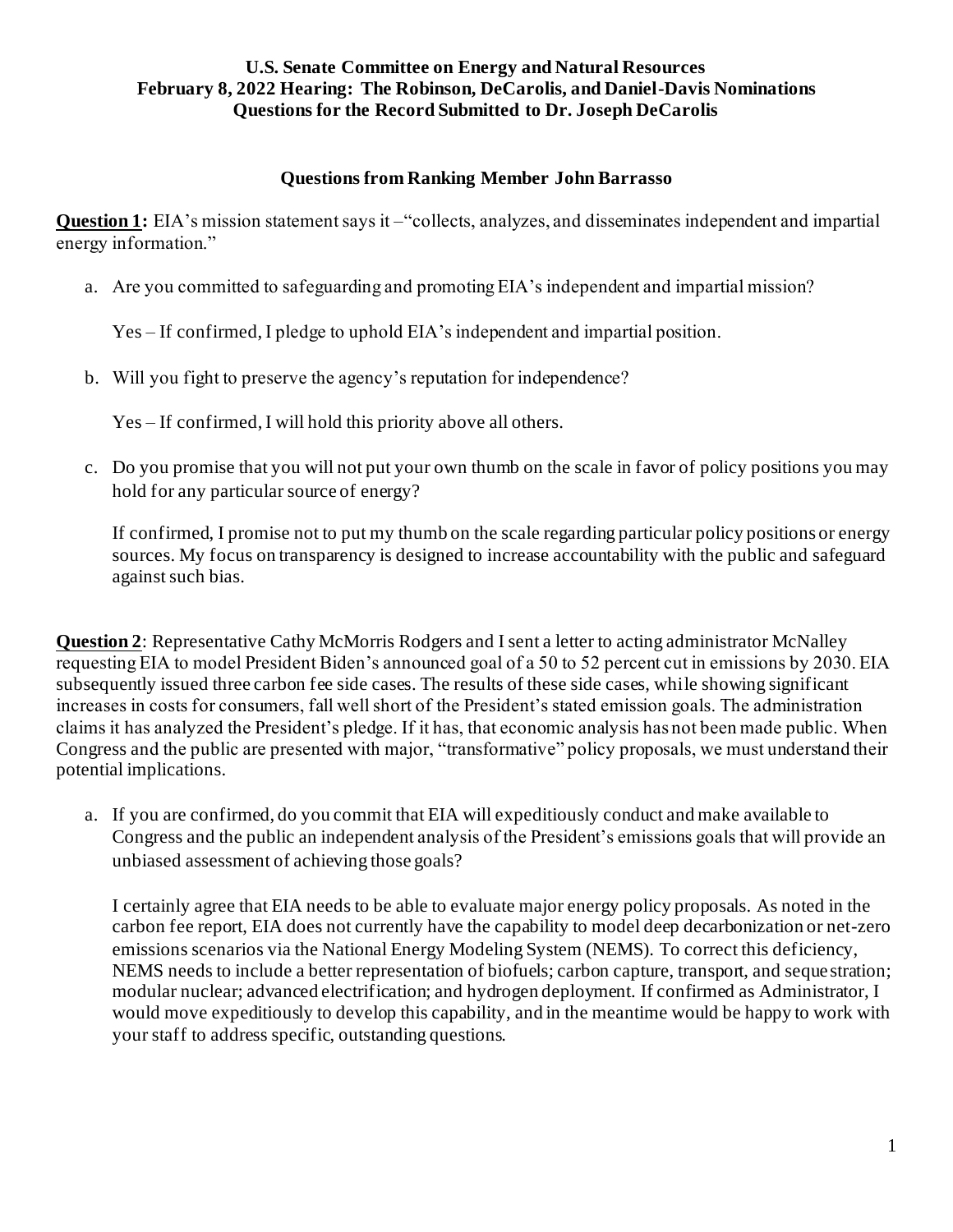**Question 3:** The EIA has a budget of more than \$126 million, and employees about 325 federal civil servants and many contractors. Do you have relevant, professional experience managing an organization of similar size and scope?

At NC State, I built an internationally recognized research program from scratch and have managed millions of dollars in research funding. I have successfully pursued collaborations across traditional academic siloes by inspiring people to contribute their time and effort to new endeavors. For example, I co-led the creation of a faculty cluster across multiple colleges, launched and managed a Universitywide Energy Collaborative, and led multi-institutional research efforts focused on energy systems analysis. Managing large research projects has taught me how to keep a broad perspective, delegate work, and respond to contingencies. Also, as a former EPA employee, I know the power that leaders have to inspire. If confirmed as EIA Administrator, I plan to motivate and empower EIA employees, making sure they understand the critical importance of their work to the nation. Finally, EIA has excellent front office staff and dedicated career employees, and I will rely on their expertise and experience to perform my administrative duties.

**Question 4:** In 2019, the United States produced more energy than it consumed for the first time since Dwight Eisenhower occupied the Oval Office.

a. Do you believe overall that this development was beneficial for the United States?

Yes.

b. Do you agree that the primary driver of this was the dramatic increase in natural gas production from shale formations?

Yes, natural gas production played a significant role. According to EIA data, the primary sources of increased production are natural gas, crude oil, and natural gas plant liquids.

**Question 5:** Are you concerned at all that the increased reliance on wind turbines, solar panels, and electric vehicles will make the United States more dependent on critical materials, like rare earths, that are controlled by China and other U.S. adversaries and tainted with human rights abuses? What can you do as EIA Administrator to help Congress and the public understand some of these trade-offs?

Yes, I believe that is important to build a domestic and secure supply chain for critical minerals and rare earth elements required for renewable energy technologies and batteries, as well as many other consumer products and electronics. EIA does not currently monitor the production and trade of raw manufacturing materials, and EIA's forecasts do not track technology components in enough detail to project sourcing issues. However, the Bipartisan Infrastructure Law calls for the development of a Critical Minerals Outlook, with EIA developing projections of energy technologies requiring critical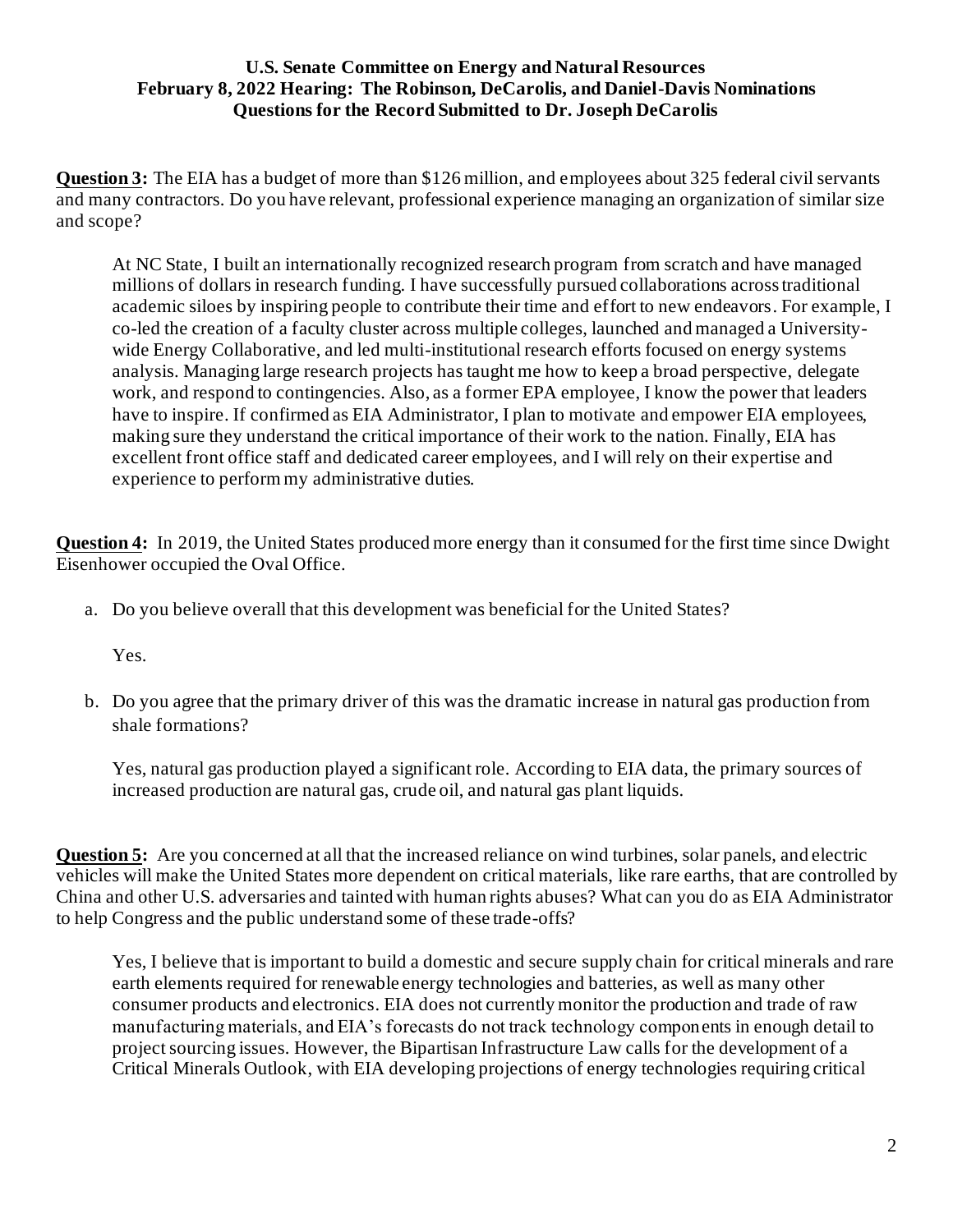minerals. If confirmed, I will direct EIA to engage in cross-agency coordination to help develop this Outlook.

**Question 6:** The *Washington Post* reported on satellite data that show large leaks of methane from Russian natural gas infrastructure.

a. Do you agree with me that the U.S. oil and gas production has much lower methane intensity of production compared to OPEC+ countries?

The reported satellite data regarding methane emissions is concerning, and I understand the importance of this issue. EIA does not currently track methane emissions domestically or internationally. Such data would be challenging for EIA to build independently, including an accurate characterization of leakage rates where a significant fraction of emissions come from so-called "super emitters." If confirmed, I will confer with EIA staff and explore possible ways to develop estimates of methane intensity from oil and gas production by country.

b. Haven't emissions of methane from U.S. oil and gas systems declined relative to the production of these fuels?

I am not aware of a comprehensive dataset to definitively address this question. Venting and flaring can be difficult to quantify, and precise measurements of leakage are lacking. If confirmed, I will work with EIA staff to explore ways to bound estimates of US methane emissions from oil and natural gas.

c. Do you agree that decreasing domestic natural gas production would place upward pressure on energy prices?

Over the short term, a complex balance of supply, demand, and storage inventories support price development for U.S. natural gas, with imports and exports making up part of that balance. Holding all these other factors constant, decreasing domestic natural gas production would put upward pressure on natural gas prices. This observation is borne out by the 2018 LNG export study commissioned by the Office of Fossil Energy. In addition, EIA is embarking on a multi-year study of the international natural gas market and how it affects long-term market modeling. I would be happy to brief your staff when the first part of the report is released later this year.

**Question 7:** The energy crisis now sweeping Europe has resulted in record high prices and shortages, and governments there are warning of blackouts this winter.

a. What can and should we learn from this European experience?

Europe is experiencing record high prices due to a complex, interrelated set of drivers, including shortterm demand that has outstripped supply, low fuel inventories, weather, generator availability, energy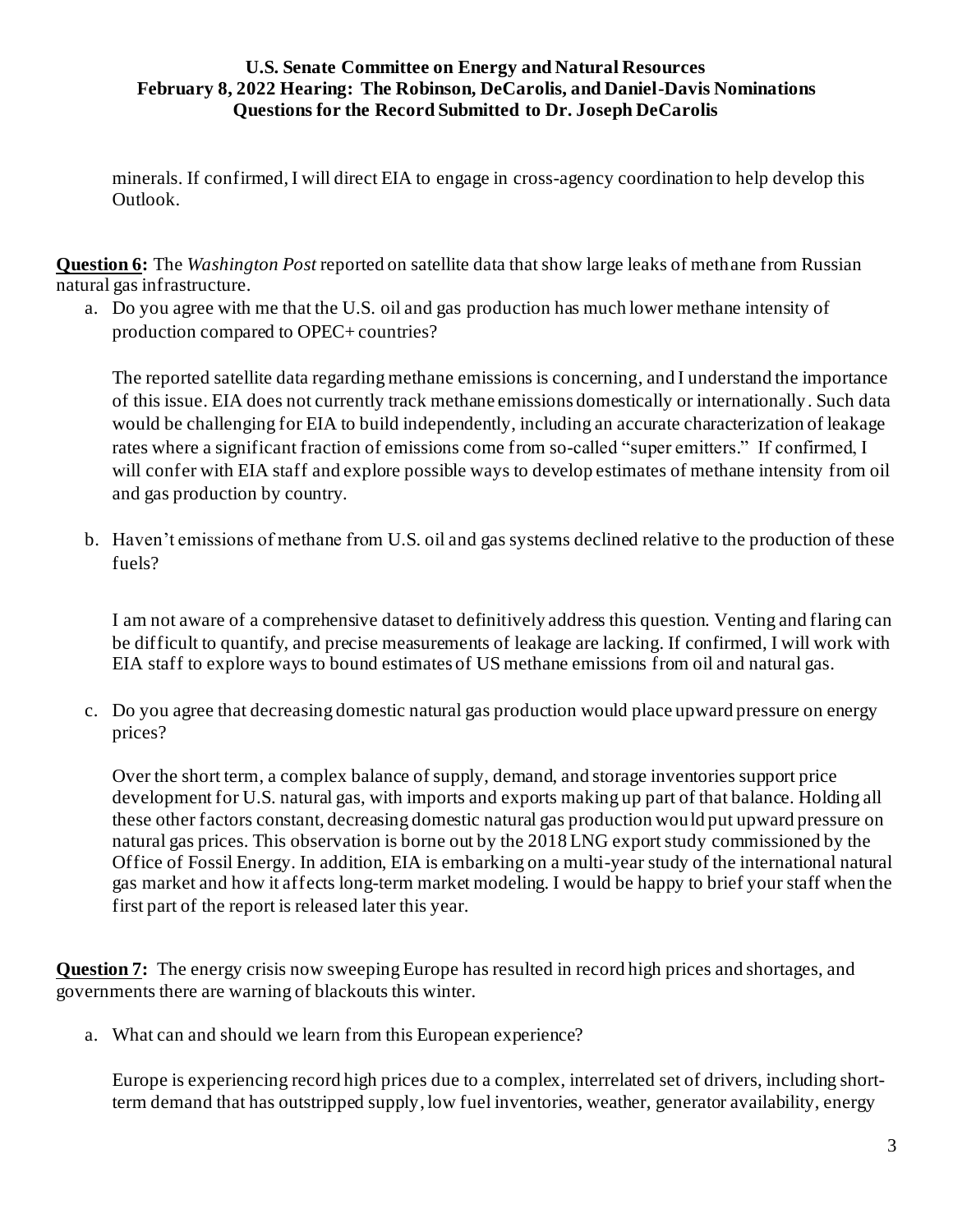transportation costs, and ongoing geopolitical risks. The European situation highlights the need for market participants and policymakers to have access to a broad range of information about the operations of their energy system, which are crucial to effective decision-making.

b. Even before the crisis, American consumers and industries were paying much less for electricity and fuels than consumers and industries in Europe. Isn't inexpensive energy a competitive advantage for the United States?

Yes -- American consumers and industries have been paying much less for electricity and fuels than consumers and industries in Europe. EIA currently estimates that the average retail price for electricity in 2021 was 13.7 cents/kWh for the residential sector, 11.3 cents/kWh for the commercial sector, and 7.2 cents/kWh for the industrial sector. These prices are considerably lower than electricity costs in Europe, and do represent a competitive advantage for US commerce and industry.

**Question 8:** Don't high energy prices have a disproportionate impact on consumers with low and fixed incomes? Does EIA's modeling adequately capture these impacts? What should EIA do to remedy this situation?

Yes, I agree that rising energy costs have a disproportionate impact on low- and fixed-income households. Given high fuel prices and market volatility, I think it is vital assess the impact of energy costs on American consumers. The Bipartisan Infrastructure Law (Section 40413) calls on EIA to assess household energy burdens at the community level. If confirmed, I would make it a priority to assess the effect of current and projected changes in energy prices on households.

**Question 9:** Advocates for wind and solar electric generation assert these sources are competitive with thermal generation because the "levelized cost of electricity" or "L-C-O-E" may be lower from those sources. EIA explained in its 2021 Annual Energy Outlook that, "Actual plant investment decisions consider the specific technological and regional characteristics of a project, which involve many other factors not reflected in LCOE."

a. What are some of those other factors that affect investment decisions?

There are many other factors that affect individual investment decisions. Factors related to broad market conditions include the cost of other generation that would be displaced by the investment, compensation for contributions to regional reliability or ancillary service markets, and the ability to support compliance with local, state, or national requirements. There could also be site-specific factors including access to high-quality resources, low-cost fuels, transmission, and even the favorability of local terrain for construction.

b. Is the cost of back-up generation for intermittent generating capacity included in the levelized cost of electricity?

As currently calculated in the Annual Energy Outlook (AEO) 2021, the reported LCOE does not include the cost of backup generation. However, EIA has developed a "Levelized Avoided Cost of Energy"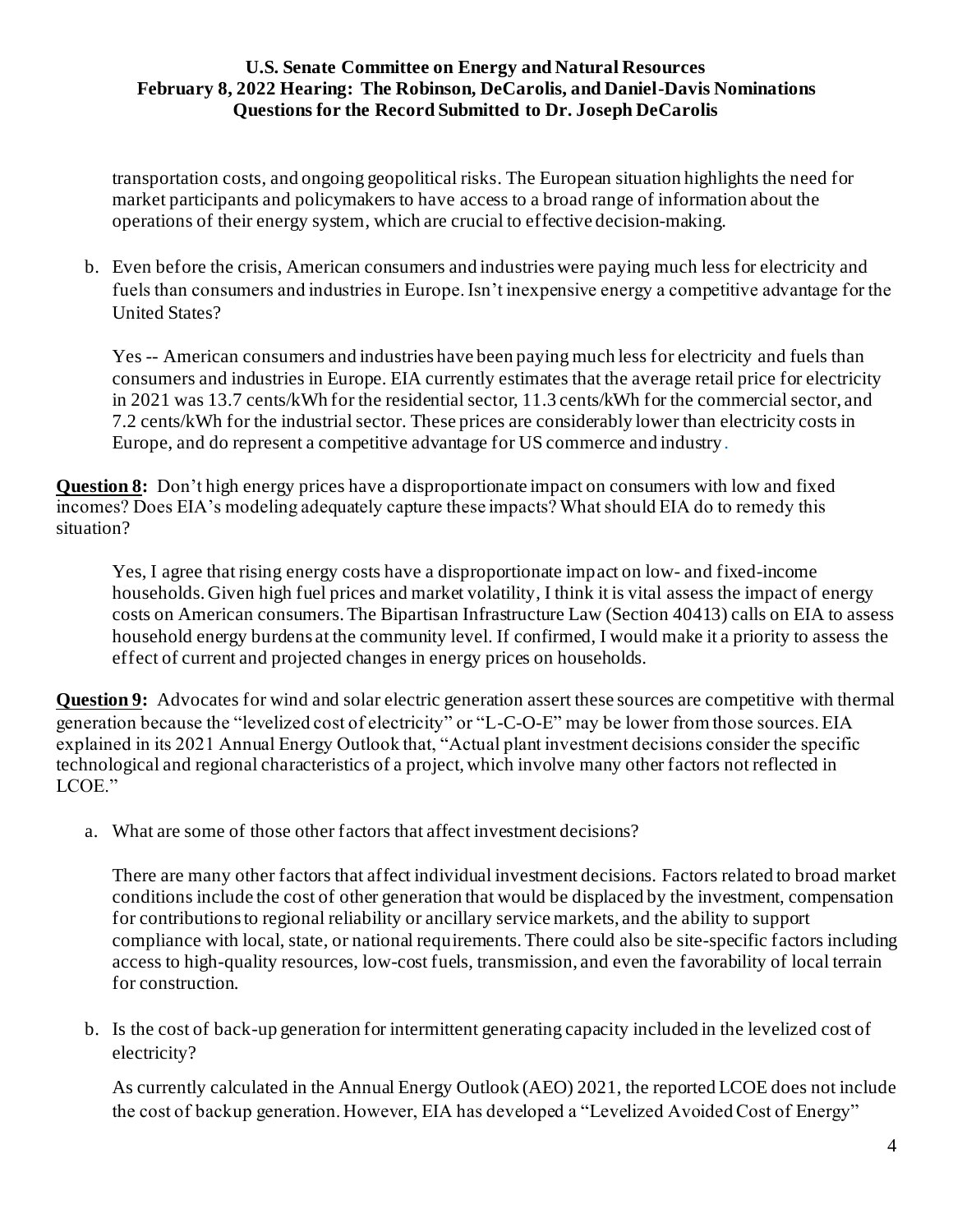(LACE), which indicates the value of a given generator to the grid, approximated by the potential revenue generated by displacing another marginal asset on the grid. LACE applied to intermittent generators implicitly accounts for its lower capacity value, i.e., its lower contribution to production during peak demand periods. As reported in AEO 2021, the value-cost-ratio obtained by dividing the LACE by LCOE indicates the cost-effectiveness of different technologies and highlights the relative difference between levelized cost and value. Also, EIA publishes an annual report that compares the LACE with LCOE to provide additional insight into its Annual Energy Outlook projections.

c. How about new transmission or storage?

EIA includes the cost of transmission interconnection proportionate to the amount of installed capacity in its levelized cost of electricity, regardless of technology/resource. Renewables with fixed geography, (i.e., wind, hydro, geothermal) have additional transmission costs added to their capital cost to account for the need to build transmission collector lines out to the point of interconnection. Regarding storage, EIA currently reports the levelized cost of electricity for combined solar photovoltaic generation and battery storage investments as well as for stand-alone battery storage assets.

**Question 10:** The Energy Information Agency has reliably produced impartial research on all types of American energy over the last several decades. Will you commit that, if confirmed, you will work to ensure data on fossil fuel production, exports, and decarbonization is not sidelined or erased?

Fossil fuels currently represent 78% of the US primary energy consumption, and if confirmed, I will maintain EIA's work providing key, unbiased energy data, including fossil fuel data. In addition, growing levels of petroleum and natural gas exports play an important role internationally. Under decarbonization scenarios, fossil fuels still represent a critical pathway to consider and EIA models need to use the best available data on CCUS technologies.

**Question 11:** You have focused much of your career on developing models relating to energy technology and policy aimed at cutting greenhouse gas emissions.

a. How has your research over the past decade shaped your energy philosophy?

Running complex models under a limited number of scenarios can lead to misleading results. Models should be exercised under a number of assumptions to ensure that the resultant insights are ro bust. I've learned that accounting for uncertainty can lead to big shifts in technology deployment. Thus, a core tenant of my energy philosophy, based on my own research, is the importance of an all-of-the-above energy strategy to hedge against future uncertainty.

b. Do you believe there should be room for all forms of energy in the American energy system?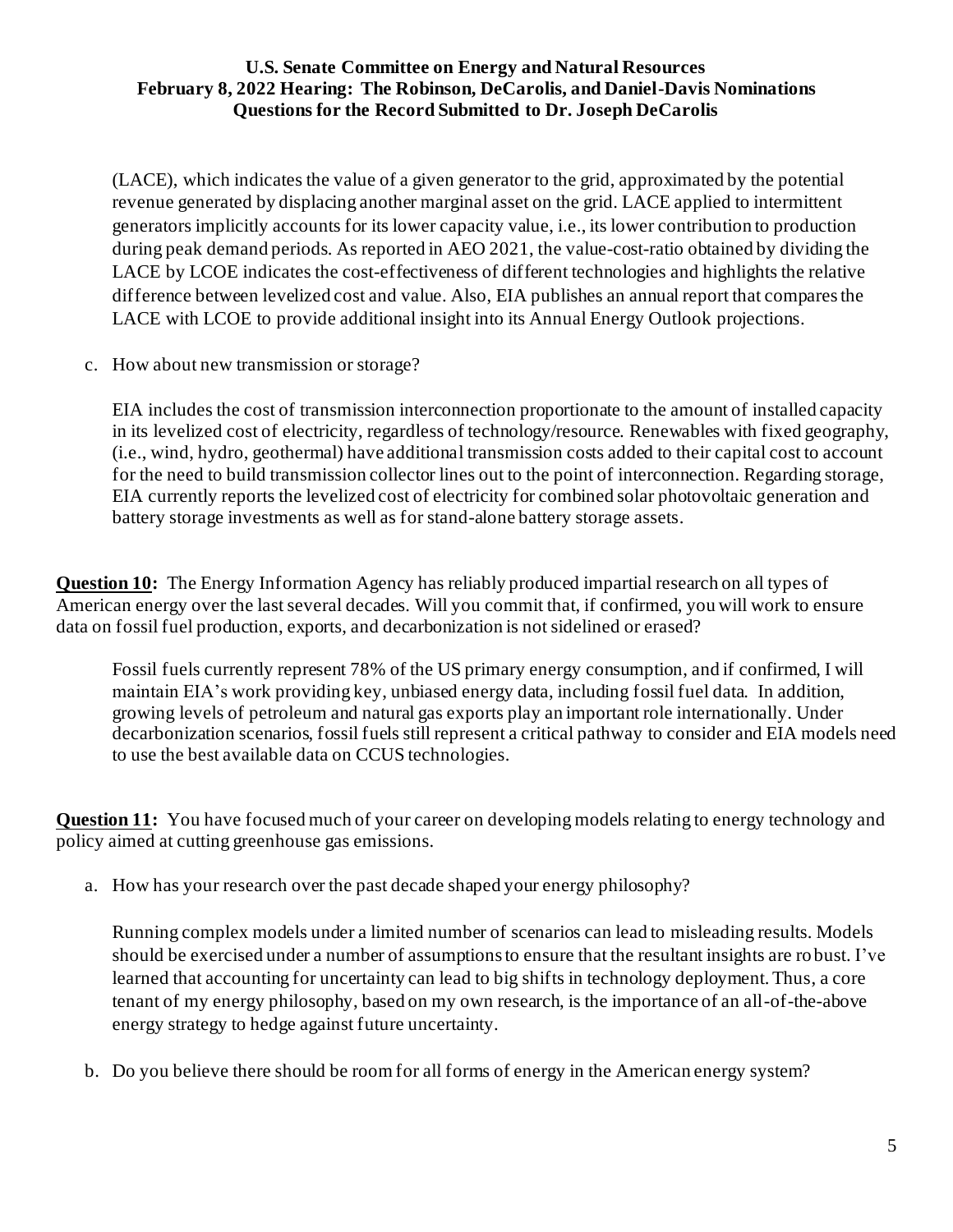Yes. As an energy modeler, I think it is critically important to represent all available fuel and technology pathways. Our future energy system represents a multi-objective planning problem to ensure affordability, security, reliability, and low emissions. To meet this challenge, we all need to consider all technologies.

c. For electric generation in particular, do you agree that having sources that can be called upon to meet instantaneous demand is vital?

Yes. Energy modelers (myself included) have expended much effort making sure that the models include constraints to ensure that electricity supply can meet demand at all times to maintain system reliability.

**Question 12:** According to the organizing statute (42 U.S. Code § 7135(a)(2)), "The Administrator shall be responsible for carrying out a central, comprehensive, and unified energy data and information program which will collect, evaluate, assemble, analyze, and disseminate data and information which is relevant to energy resource reserves, energy production, demand, and technology, and related economic and statistical information, or which is relevant to the adequacy of energy resources to meet demands in the near and longer term future for the Nation's economic and social needs." Will you commit to briefing the Administration and Congress on data produced to comply with the mission of the EIA to "meet demands in the near and longer term future for the Nation's economic and social needs"?

# Yes.

**Question 13:** You have academic experience in open-source modeling and have advocated for a more opensource modeling system at EIA. What works in an academic setting may not be appropriate for a "just the facts" independent government agency that is supposed to be free of political influence and whose modeling can have a huge influence of policy. There is a lot at stake in EIA modeling, which is why its independence is critical. I'm worried afraid that open-source could be used by interest groups to push EIA's modeling more to predetermined and favorable outcomes that serve political ends.

a. How would you guard against outside groups using open-source modeling as a way to tip the scales in in one direction or another to match a political preference?

Outside groups on both sides already express frustration about modeling results that do not align with their thinking. With closed models, stakeholders are only able critique the model outputs and have limited ability to understand how model dynamics drive those results. The result can be mistrust and a sense that the modeling is hopelessly flawed. With open models, stakeholders can scrutinize modeling input assumptions. Such an approach can result in more productive discussions based on data and evidence rather than opinions or expectations regarding results.

b. How would you assure people that changes to EIA modeling would be based on merit and not on political influence?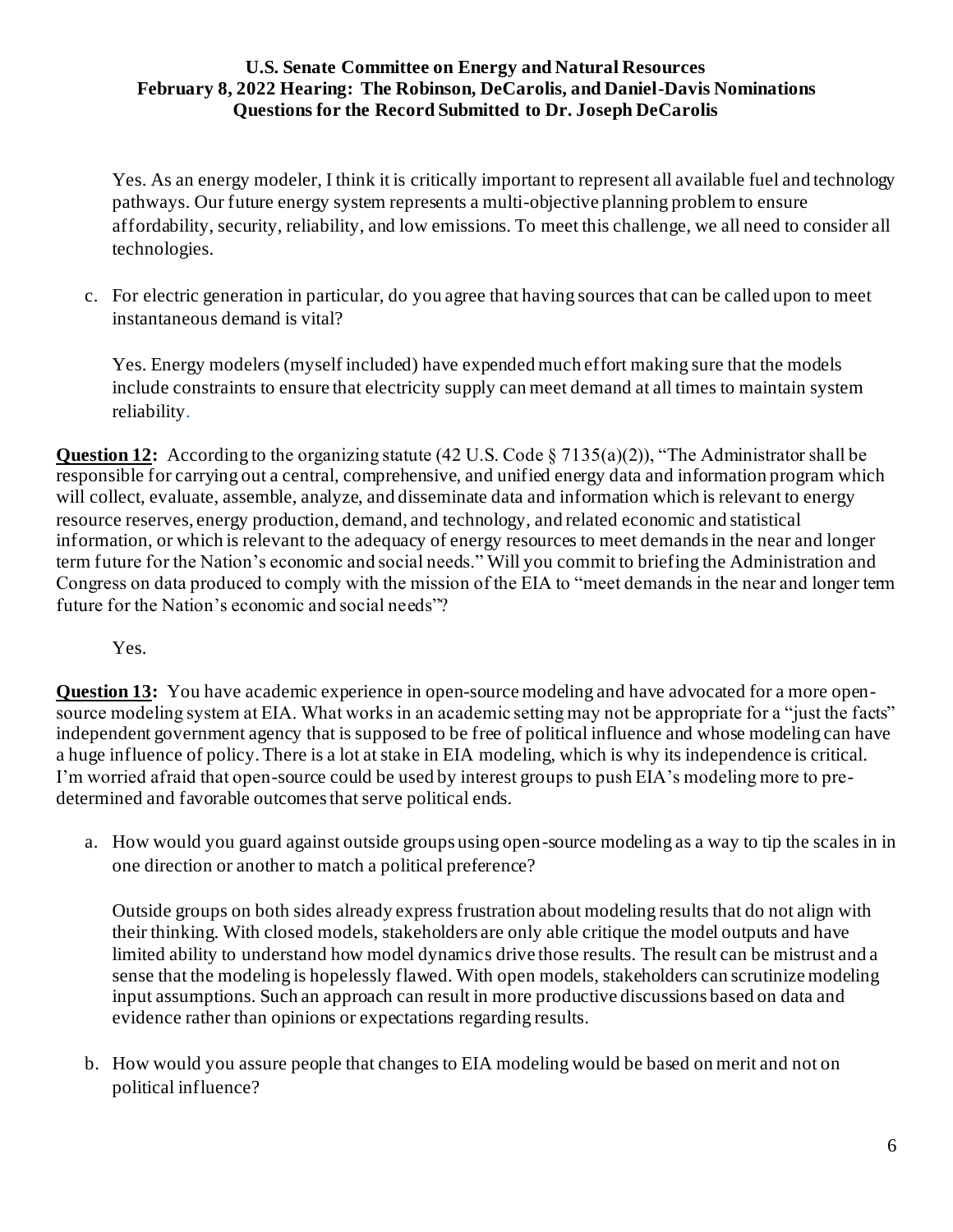EIA experts are the ultimate arbiters of merit-based changes in the modeling. If confirmed, in my role as Administrator, I will shield them from political influence. As an experienced modeler, I also have a deep understanding of the relevant issues and can discern legitimate points from advocacy.

**Question 14:** There were some proposals floated early in the discussions of the Bipartisan Infrastructure Framework to require EIA to add to its annual forecasts data on health impacts of energy policy. I can't think of anything more destructive to EIA's reputation for independence and impartiality that getting it in the middle of, and making judgments concerning, the many controversial issues that would entail. Do you think EIA should be in the business of modeling the health impacts of energy policy?

No, I do not think that EIA should be modeling the health impacts of energy policy. If confirmed, I will continue EIA's focused attention on energy data, statistics, and analysis. Energy data made available by EIA can serve as inputs to other federal agencies such as EPA that have expertise in assessing health impacts.

**Question 15:** Do you agree that rising energy costs have a disproportionate impact on low- and fixed-income households? Is energy poverty an area EIA could contribute?

Yes, I agree that rising energy costs have a disproportionate impact on low- and fixed-income households. Given high fuel prices and potential price changes associated with the energy transition, I think it is vital assess the impact of energy costs on American consumers. The Bipartisan Infrastructure Law (Section 40413) calls on EIA to assess household energy burdens at a granular level. If confirmed, I would make it a priority to develop this capability.

**Question 16:** In the past you have tweeted about Republican leaders being in charge of executive agencies, expressly stating your disapproval. Some examples include the following:

- On March 9, 2017, you tweeted, "Disgraceful and infuriating that @EPAScottPruitt (a lawyer) rejects scientific consensus on climate change[: https://nyti.ms/2m6JTjU](https://t.co/vRwbQAKO8e?amp=1)"
- On December 13, 2016, you tweeted, "Hopefully Rick Perry forgets (again!) that he wants (wanted?) to abolis[h @ENERGY.](https://twitter.com/ENERGY) Can't make this stuff up[. http://nytimes.com/2016/12/13/us/politics/rick-perry](https://t.co/AnpVJMiWno?amp=1)[energy-secretary-trump.html](https://t.co/AnpVJMiWno?amp=1)
- On November 11, 2016, you tweeted, "I worked at EPA under Bush and it was difficult; it will likely be far worse under Trump. Academics must step up and help fill the void."

In the role you've been nominated for you must work with likeminded individuals as well as individuals with opposing viewpoints. I would like to get your commitment to work with the Energy and Natural Resources Committee in a bipartisan fashion, with Republicans and Democrats.

**Answer:** If confirmed, you have my commitment to work with both Democrats and Republicans. I will be impartial and non-partisan in my role as Administrator. I will always support informed decision making with rigorous, impartial data and analysis.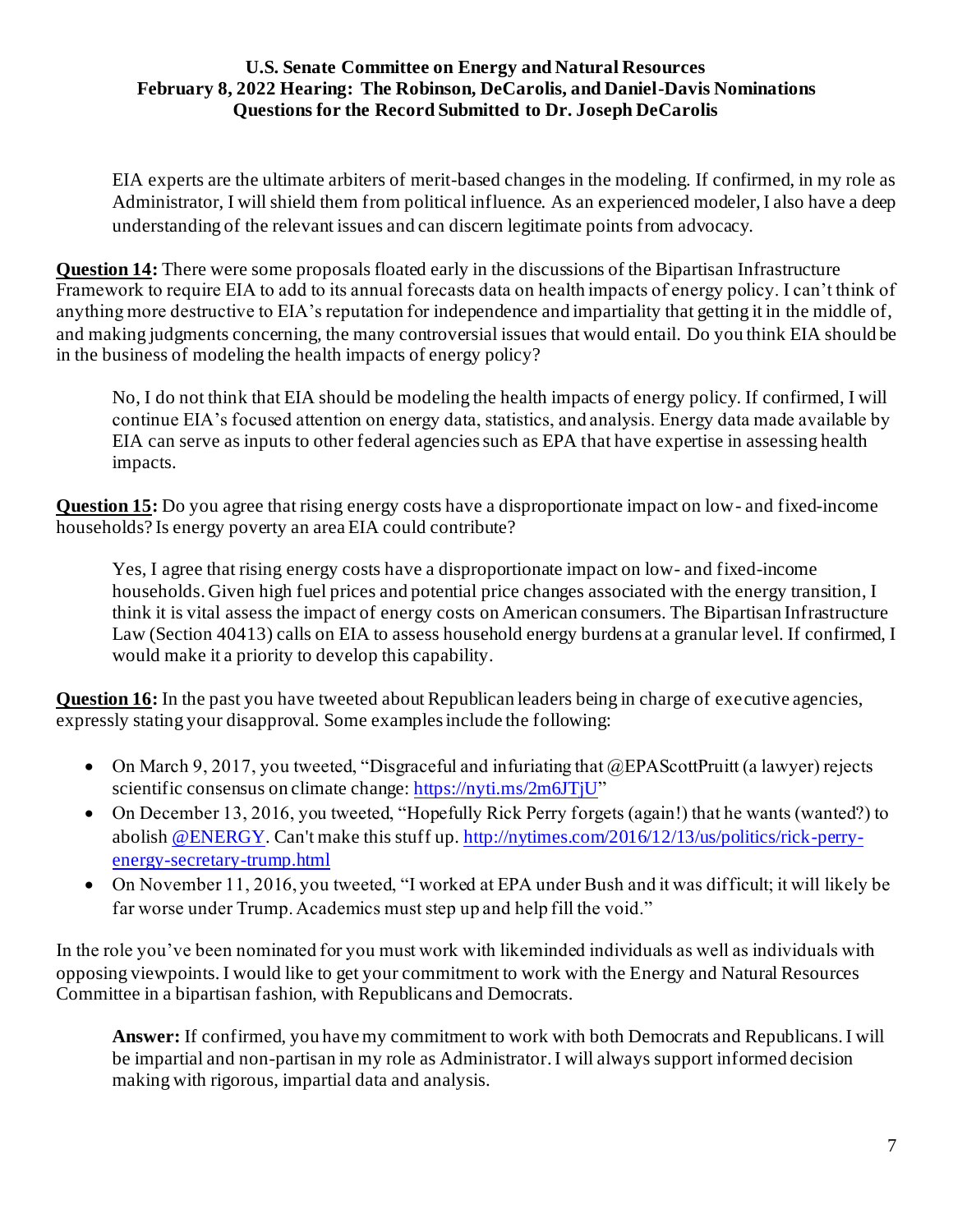# **Questions from Senator Maria Cantwell**

**Question 1:** Mr. DeCarolis, I have seen repeatedly that transparency and comprehensive data, like the products that EIA provides, are necessary elements to ensuring that our oil and gas markets are operating fairly and prices are being set based on the fundamentals of supply and demand. That is why I would like to explore whether EIA is collecting sufficient data from the oil and gas supply chain to ensure consumers are being protected from market manipulation and fraud. My understanding is that the general 1977 law providing EIA with the authority to collect data from the oil and gas industry supply chain provides EIA with considerable discretion on what data it can request.

• Do you believe that collecting more oil and gas supply chain data from industry could increase our understanding of supply and demand and pricing trends in the physical and derivatives oil and gas markets?

Over the past few years, EIA has been able to expand coverage of various energy sources by publishing it on a more timely basis, and with expanded geographical distinctions. As an example, EIA tracks much U.S. natural gas supply by interstate pipeline reservations. EIA also routinely reviews its surveys and has expanded them to increase available information. For example, EIA will soon begin collection of above-ground storage of natural gas, and has proposed expanding its weekly collection of natural gas processing plant production activity. These reviews are important for improving EIA coverage of energy trends.

I believe collecting more oil and gas supply chain data from industry could increase our understanding of supply and demand and pricing trends in the physical and derivatives oil and gas markets, but any additional data collection puts burdens both on EIA staff and on the industries involved. I think that reviewing information needs and efforts by EIA to expand its collections are worth the effort, with a clear consideration of the costs of the information collection and the value to market analysts providing insights. I would be happy to work with you and your staff to advance this discussion.

• How could collecting more oil and gas supply chain data from industry provide market analysts within nongovernment organizations, academia, and regulatory agencies with the tools needed to review, track, and analyze these markets?

In general, improving data collection frequency or adding new data streams can certainly assist other organizations with market analysis. I would emphasize that EIA is not a regulatory or enforcemen t agency, but it does play a crucial role through its data collection efforts.

• Do you support collecting further disaggregated data by week (rather than by month) for additional downstream segments below the refinery level including terminals, wholesalers, and retail levels of the supply chain?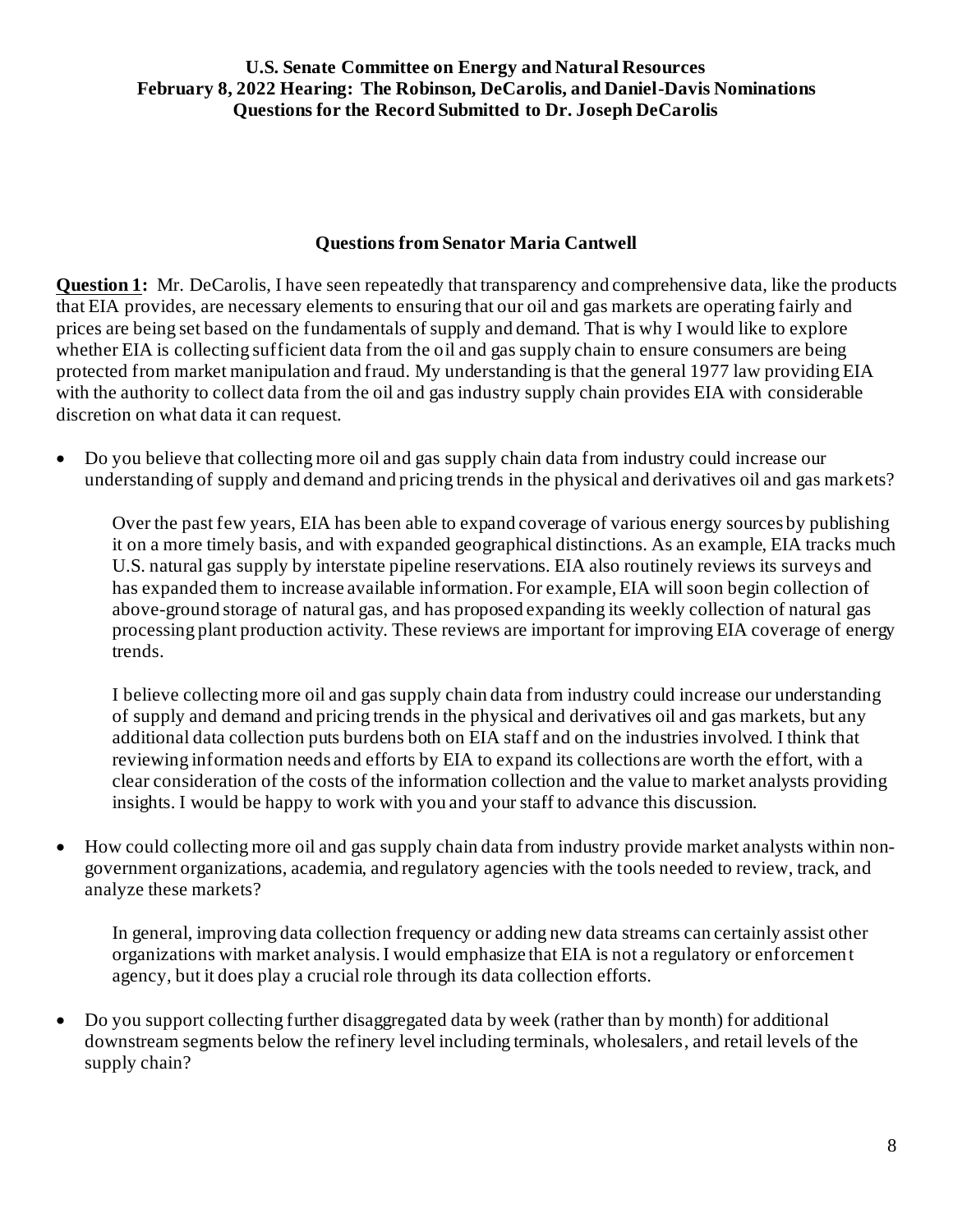It is certainly worth considering the collection of additional data by week for additional downstream segments below the refinery level including terminals, wholesalers, and retail levels of the supply chain, but the costs may be quite significant given the extremely disaggregated nature of the industry in the United States. I would be happy to work with you and your staff to better understand data needs.

# **Questions from Senator Steve Daines**

**Question 1:** Dr. Decarolis, if confirmed, will you commit to ensuring that the Energy Information Administration remains a non-partisan, non-political, impartial and transparent agency for the dissemination of energy information?

Yes – I commit to ensuring that EIA will remain non-partisan, non-political, impartial, and transparent.

**Question 2:** Dr. Decarolis, what actions will you take to further EIA's mission to "collect, analyze, and disseminate independent and impartial energy information to promote sound policymaking, efficient markets, and public understanding of energy and its interaction with the economy and the environment"?

If confirmed, I would like to pursue three priorities. I want to emphasize that while pursuing these priorities, my overriding objective is to maintain EIA's impartial stance. First, EIA will work to make its models and input data more accessible and transparent. Second, EIA's modeling capability will be expanded to examine a wider range of future scenarios that include the full spectrum of available fuels and technologies. Third, EIA data and analysis will provide additional insight into energy trends and the resulting impacts on communities, including the accessibility and reliability of energy supply and the effect of price changes on energy poverty.

**Question 3**: Dr. Decarolis, EIA publishes outlooks and projections on a wide range of energy topics. These outlooks are used for policy making as well as market decisions. If confirmed, what actions will you take to provide transparency and accountability for EIA published outlooks?

If confirmed, I would pursue two actions. First, I would work to make the model code and input data more accessible and transparent so that stakeholders can examine it. Second, I would like to enhance the Annual Energy Outlook Retrospective Review to more fully account for the accuracy of past projections.

#### **Questions from Senator James Lankford**

**Question 1:** Dr. DeCarolis, do you agree that the mission of the EIA is to provide independent and impartial energy data to policymakers and the public?

Yes.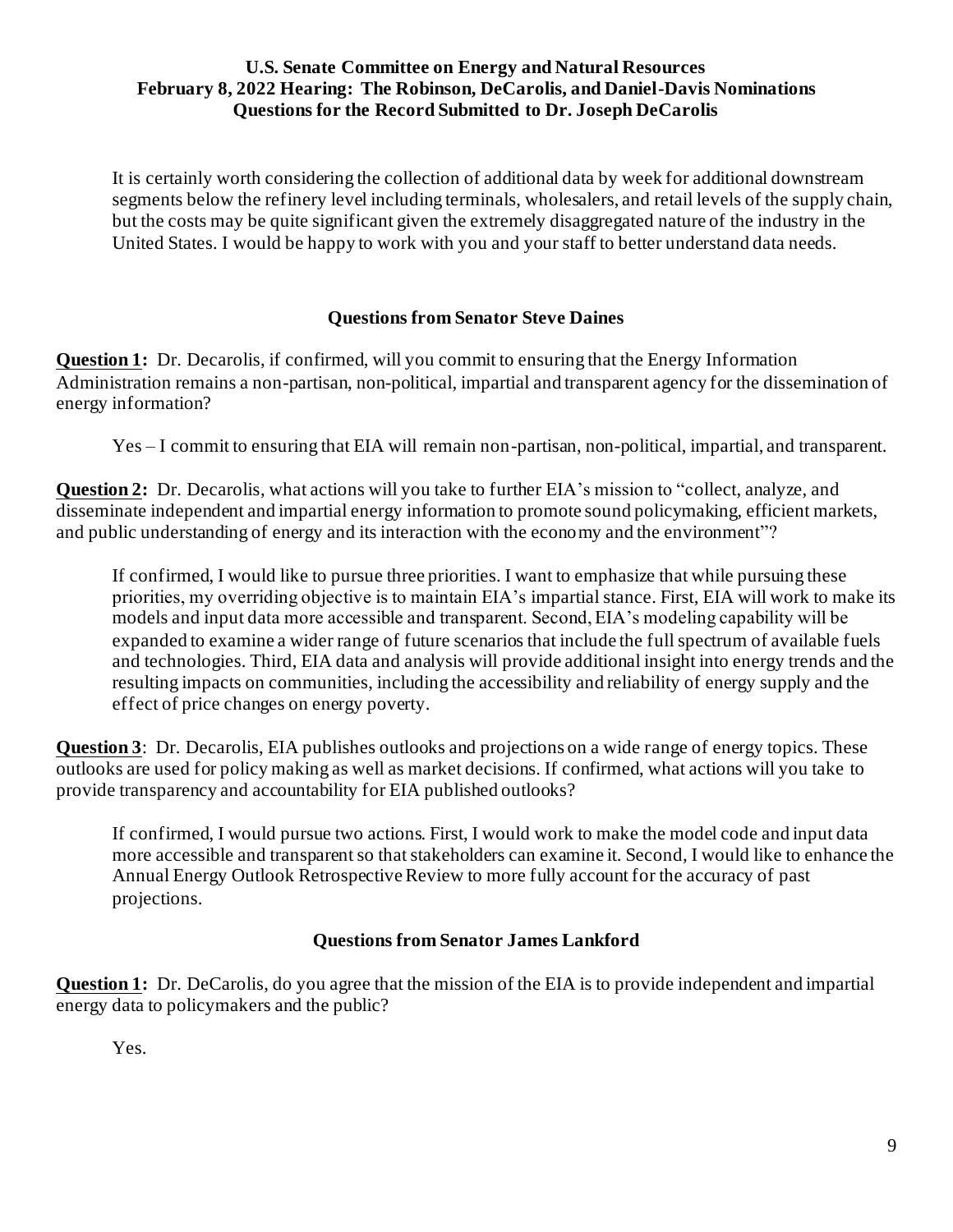**Question 2:** Dr. DeCarolis, do you believe that it is the EIA's responsibility to be an honest broker of information and allow policymakers to decide how to use that information, or do you believe it is EIA's job to push policymakers in one direction or another?

It is EIA's responsibility to be an honest broker of information, allowing policy makers to make use if it as they see fit. If confirmed, I pledge to uphold EIA's independent and impartial position.

**Question 3**: Dr. DeCarolis, there has recently been much discussion over the energy sector's access to capital. Do you believe there could be consequences if access to capital is limited for some in the energy sector, like pipeline companies?

- Specifically, do you believe credit challenges could raise consumer energy prices?
- Could a lack of access to capital jeopardize companies' ability to upkeep and maintain critical energy infrastructure?

Prices of petroleum products are determined primarily by global supply and demand. Producers, refiners, and pipeline companies may not be able to pass through higher costs of capital immediately to consumers. However, over time, prices would likely reflect a sustained increase in the cost of capital as long-run prices reflect marginal costs. For companies with projects that require significant amounts of capital, a lack of access to capital would affect their ability to fund or maintain infrastructure projects.

# **Questions from Senator Catherine Cortez Masto**

**Question 1:** Your written testimony spoke to your career experiences and noted the need to make additional models and data public, in order to address future uncertainty and allow for all energy stakeholders and communities to better understand the ways that energy touches our lives.

**a.** If confirmed, how do you envision this approach to modeling will contribute to your priorities for the Energy Information Administration (EIA)?

If confirmed, making EIA models and input data more transparent and accessible will be one of my top priorities. Taking such an approach engenders trust, fosters understanding, and allows stakeholders to make better use of EIA products.

**b.** How can we apply this data to pressing issues like energy poverty to assist disadvantages communities? Can you please elaborate on some of the information gaps that currently exist?

Prices in EIA's Residential Energy Consumption Survey include national and regional estimates of household energy insecurity, as well as estimates by demographic subpopulations. Downscaling to a more granular community scale might be possible by blending Residential Energy Consumption Survey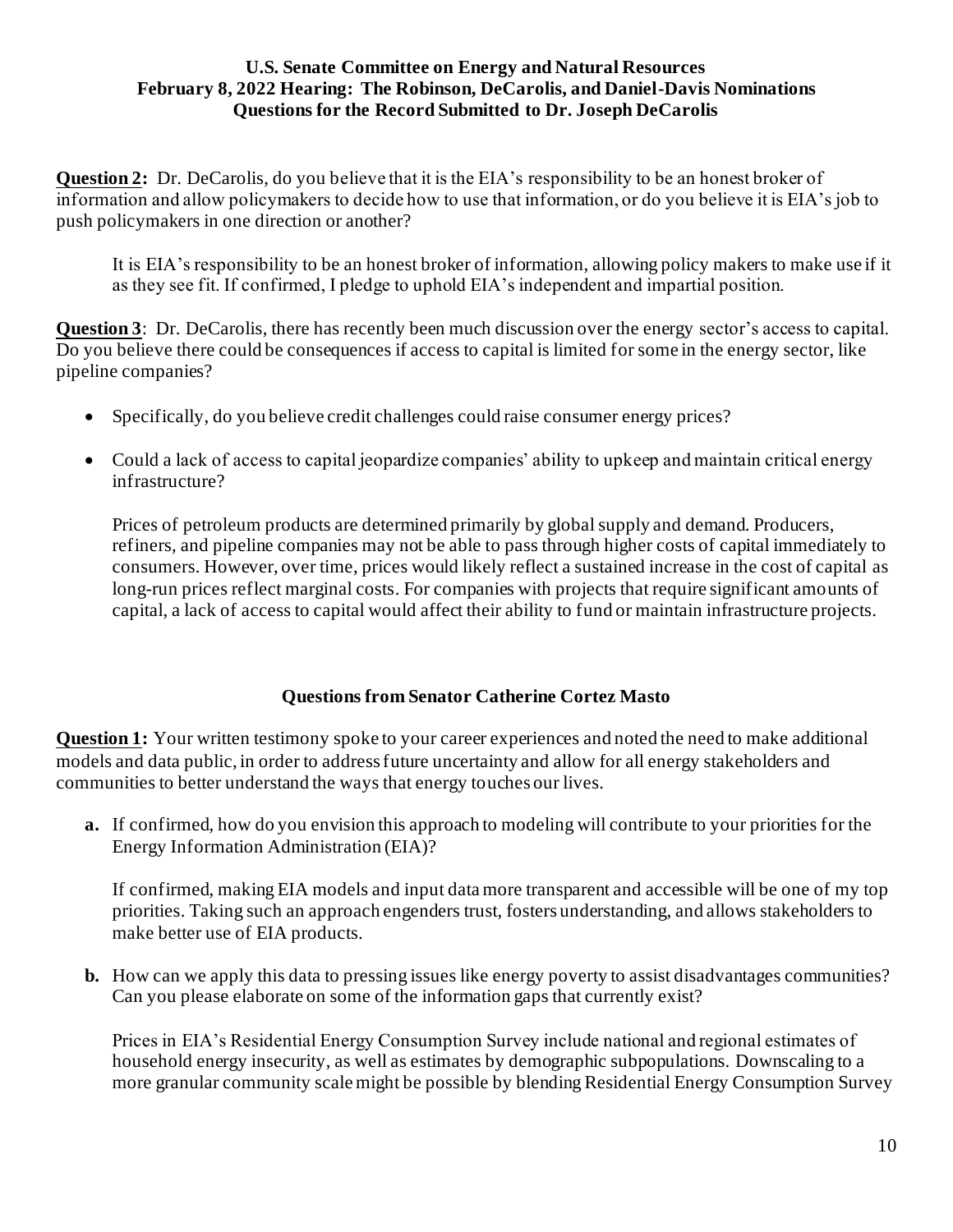results with data from other statistical agencies and federal departments. If confirmed as Administrator, I intend to explore these options.

# **Questions from Senator Bill Cassidy**

**Question 1:** The infrastructure bill directs the EIA to implement measures to expand and improve international energy data resources at the EIA to better understand the production and use of energy in foreign countries, the emission intensity of foreign energy, and how that intensity translates to end-uses. In your role at EIA, do you have thoughts on how to improve international energy data collection?

EIA does not collect any international data directly, but relies on numerous third-party sources to gather international energy data that cover the full spectrum of energy production, uses, and flows. I think there is opportunity to improve EIA's international energy data, including the coverage and timeliness of data updates. On the supply side, EIA does not track the carbon intensity of foreign sources of oil and natural gas. On the demand side, EIA's international data currently do not include energy consumption data by end use sector. EIA would need to avail itself of additional data sources to expand coverage. EIA could also improve the timeliness of data updates by employing imputation methodologies to estimate missing data until actual data become available. If confirmed, I will work with EIA staff to consider how to improve and expand international data collection.

**Question 2:** Multiple parts of the infrastructure bill increase the EIA's ability to expand the scope of levelized cost of energy to include a more complete metric – levelized cost of carbon abatement – that would take into consideration of all the factors levelized cost of energy does not. How do you anticipate ensuring that the EIA completes the required analysis on levelized cost of carbon abatement and how do you see the study of levelized carbon abatement?

My understanding is that EIA is currently investigating ways to quantify the levelized cost of carbon abatement, as prescribed by the Bipartisan Infrastructure Law. If confirmed as Administrator, I will work to ensure that the levelized cost of carbon abatement metric reflects system-wide costs informed by models that simultaneously account for cost, emissions, and reliability.

**Question 3**: How can a study of levelized cost of carbon abatement feed into the also required updates to the National Energy Modeling System?

The levelized cost of carbon abatement could be derived by post-processing results from the National Energy Modeling System (NEMS) in order to better evaluate the relative cost-effectiveness of different low carbon technology options. Incorporating a carbon abatement metric would be part of a larger effort to improve NEMS.

# **Questions from Senator John W. Hickenlooper**